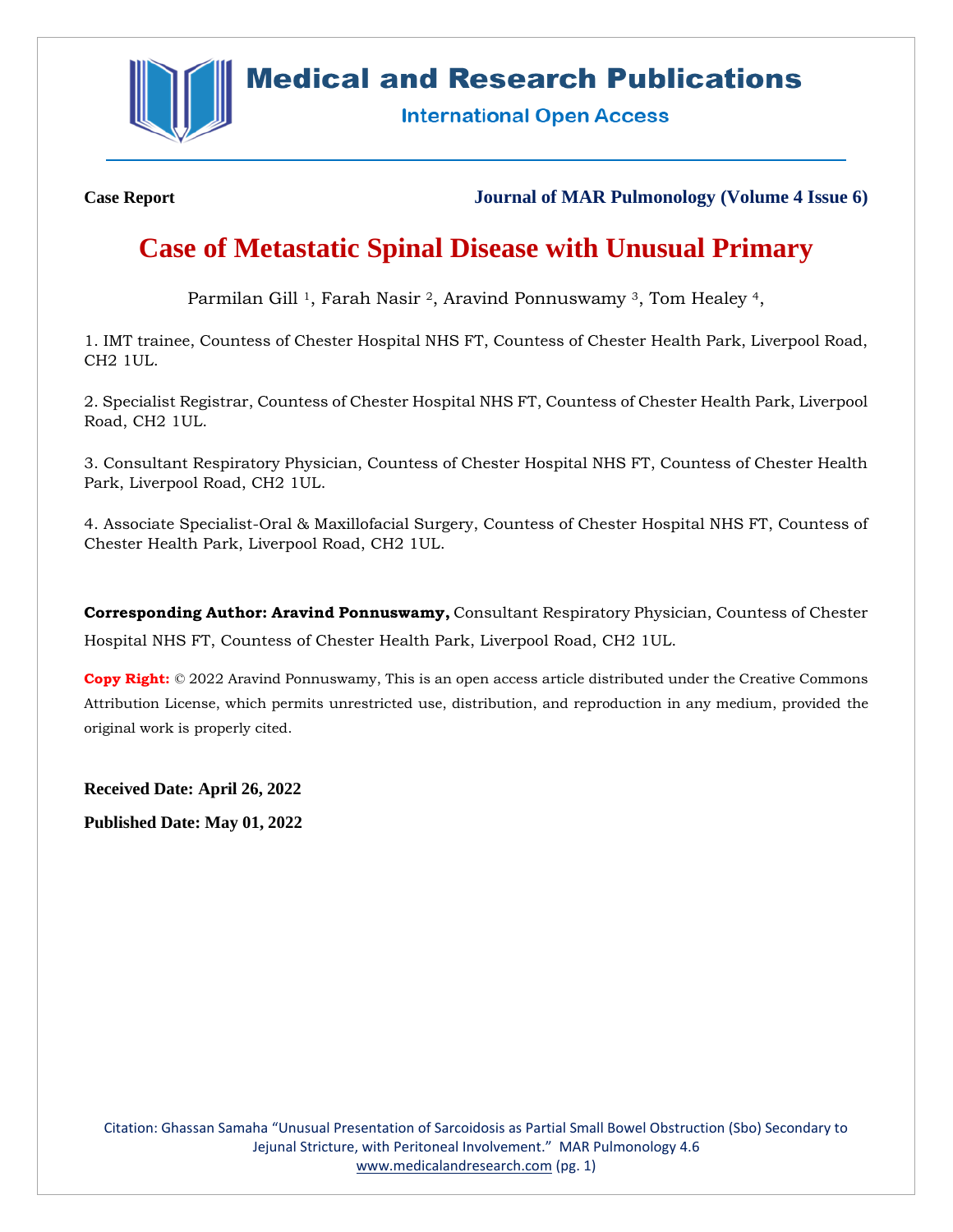#### *Abstract*

*We present the case of a 60-year-old lady admitted with lower back pain subsequently diagnosed as metastatic spine disease. Although the patient had a background history of breast cancer and basal cell carcinoma of the skin in the past, a thorough search for primary revealed an unusual cause for her metastatic disease. A review of the patient's known primary sites was negative but interestingly had an oral ulcer that was histologically confirmed to be small cell carcinoma. It is easy to assume the metastasis was from the breast. However, a thorough history and focussed examination of the oral cavity helped us pick up the oral ulcer, which turned out to be small cell carcinoma, a rare cause for metastasis and spinal spread. The case highlights the importance of oral examination in a patient with metastatic disease and consideration of unusual primary.*

#### **Background**

Studies have shown that the spine is the third most common metastatic site. In up to 15 to 20% of patients, a primary is not identified (1). The most common primary sites include the lungs, breast, prostate, kidneys and haematological system. Identifying a primary is essential to tailor treatment, which may influence the prognosis and survival. Current guidelines do not prescribe direct oral examination for metastasis of unknown primary disease 92).

Small cell carcinomas (SCC) are among the most aggressive forms of neuroendocrine carcinoma (3). They are most commonly seen in the lungs but can originate from the cervix, bladder, prostate and gastrointestinal tract. They are rare in the head and neck region, most commonly from the larynx, salivary glands and Sino-nasal region (4) . Database studies demonstrate that only 0.3% of head and neck cancers are histologically small cells carcinomas.

## **Case Presentation**

A 65-year-old female was admitted with a history of sudden onset lower back pain of three weeks duration and constipation. There were no symptoms suggesting cauda equina syndrome. The patient complained of intra-oral pain from the right side of her maxilla, severe enough to prevent her from wearing her dentures. The patient denied dysgeusia, intra-oral bleeding, dysphagia, otalgia, weight loss or night sweats.

Citation: Ghassan Samaha "Unusual Presentation of Sarcoidosis as Partial Small Bowel Obstruction (Sbo) Secondary to Jejunal Stricture, with Peritoneal Involvement." MAR Pulmonology 4.6 [www.medicalandresearch.com](http://www.medicalandresearch.com/) (pg. 2)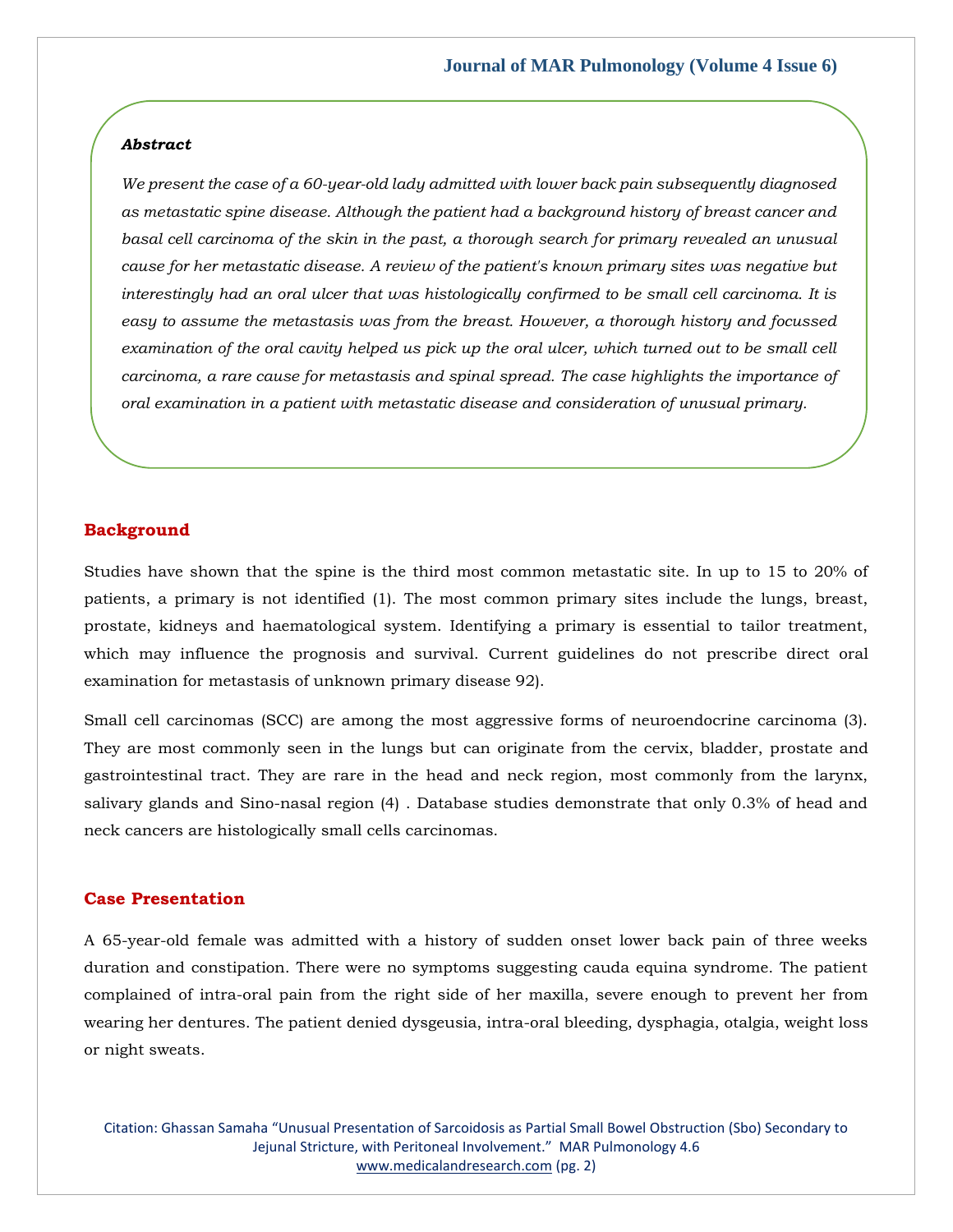### **Journal of MAR Pulmonology (Volume 4 Issue 6)**

Past medical history included severe eosinophilic asthma. The patient was under the regional severe asthma team, having been commenced on mepolizumab one year previously with good results. The patient also had type 2 diabetes mellitus, CKD 3, hiatus hernia, colonic polyps, osteoporosis, and basal cell carcinoma. In 2018, the patient was diagnosed with screen-detected right breast cancer (grade 1 cribriform ductal carcinoma), subsequently managed with tamoxifen. The patient was a lifelong nonsmoker, drank alcohol rarely with no family history of cancer.

Neurological examination revealed loss of power in both legs. There was a slight facial swelling over the right side of the maxilla, and a right-sided neck lymph node was palpable at level III. Intra-orally, a raised erythematous lesion with rolled edges was noted, overlying the right maxillary alveolar ridge and extending to involve the buccal sulcus and palatal mucosa, overall measuring 4cm by 3cm. The patient was partially dentate, with only her upper and lower anterior teeth remaining.

#### **Investigations**

Routine blood results were unremarkable. MRI of the spine revealed multiple diffuse bony metastases with no evidence of cord compression. An orthopantomogram revealed no dent alveolar pathology. The maxillofacial team carried out an incisional biopsy of the intra-oral lesion. Histological examination confirmed a small cell carcinoma with malignant cells showing strong positivity for synaptophysin and p63. They were negative for chromogranin, GATA3, CD3, CD5 and CD20. **(Fig 1 and 2)**

MRI of the head & neck revealed a malignant mass of the right maxilla, centred in the alveolar mucosa extending into the subcutaneous tissue of the right cheek and oral cavity and breaching the anterior and inferior bony wall of the maxillary sinus with right level III lymphadenopathy, staged at T3N1MX.

CT staging showed no pulmonary pathology, but extensive metastatic infiltration of the liver and left proximal humerus was identified.

#### **Fig 1 section of the cheek biopsy Fig 2 HP section of the cheek biopsy**

#### **Outcome**

The patient was discussed at the regional head and neck MDT, where it was felt that the tumour was extensively disseminated for treatment with curative intent. Since the patient had a WHO score of 4 and multiple comorbid conditions, MDT recommended the best supportive care. Unfortunately, the patient passed away three weeks later with palliative team support.

Citation: Ghassan Samaha "Unusual Presentation of Sarcoidosis as Partial Small Bowel Obstruction (Sbo) Secondary to Jejunal Stricture, with Peritoneal Involvement." MAR Pulmonology 4.6 [www.medicalandresearch.com](http://www.medicalandresearch.com/) (pg. 3)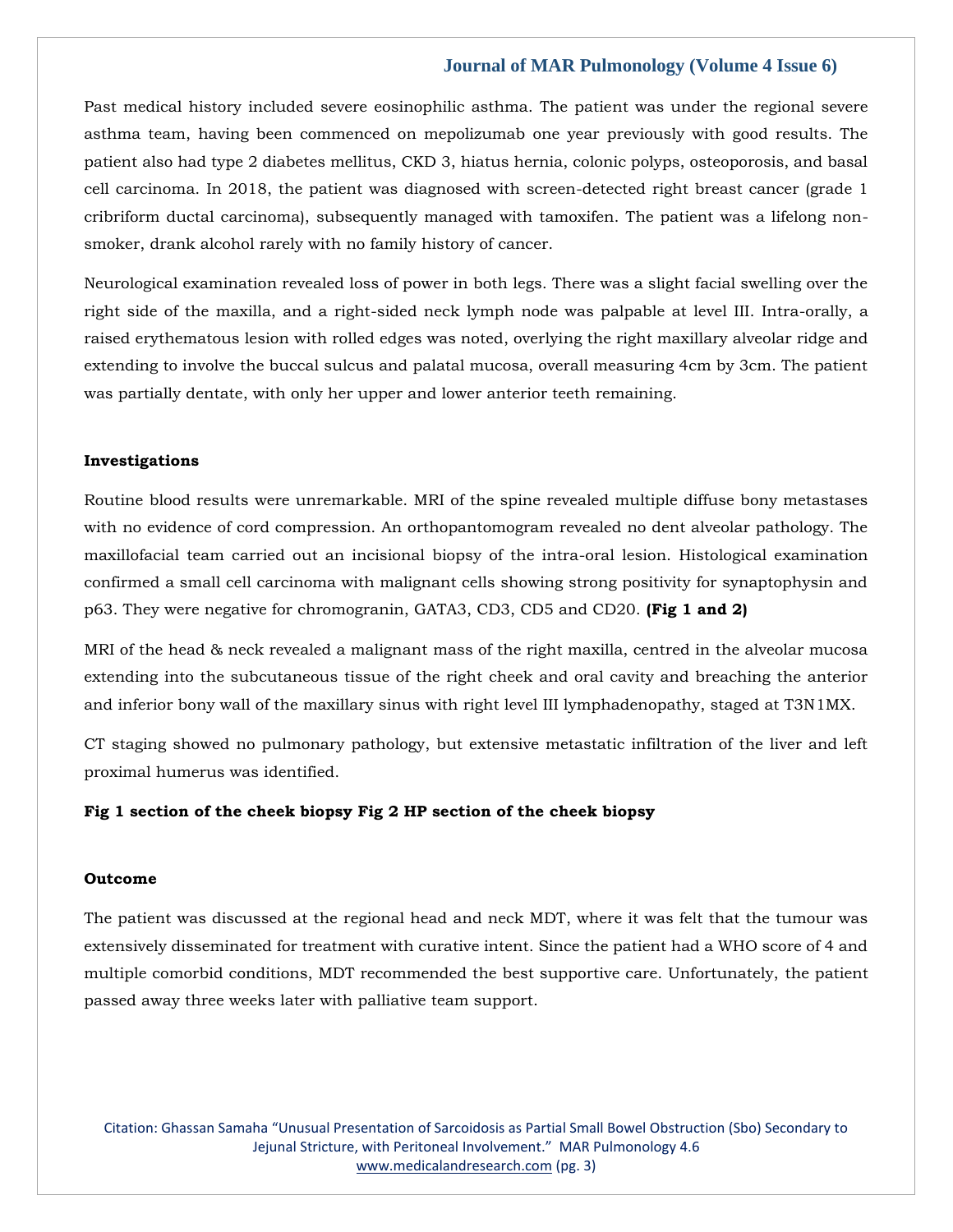

**Figure 1** Section of The Cheek Biopsy



 **Figure 2** HP Section of The Cheek Biops

Citation: Ghassan Samaha "Unusual Presentation of Sarcoidosis as Partial Small Bowel Obstruction (Sbo) Secondary to Jejunal Stricture, with Peritoneal Involvement." MAR Pulmonology 4.6 [www.medicalandresearch.com](http://www.medicalandresearch.com/) (pg. 4)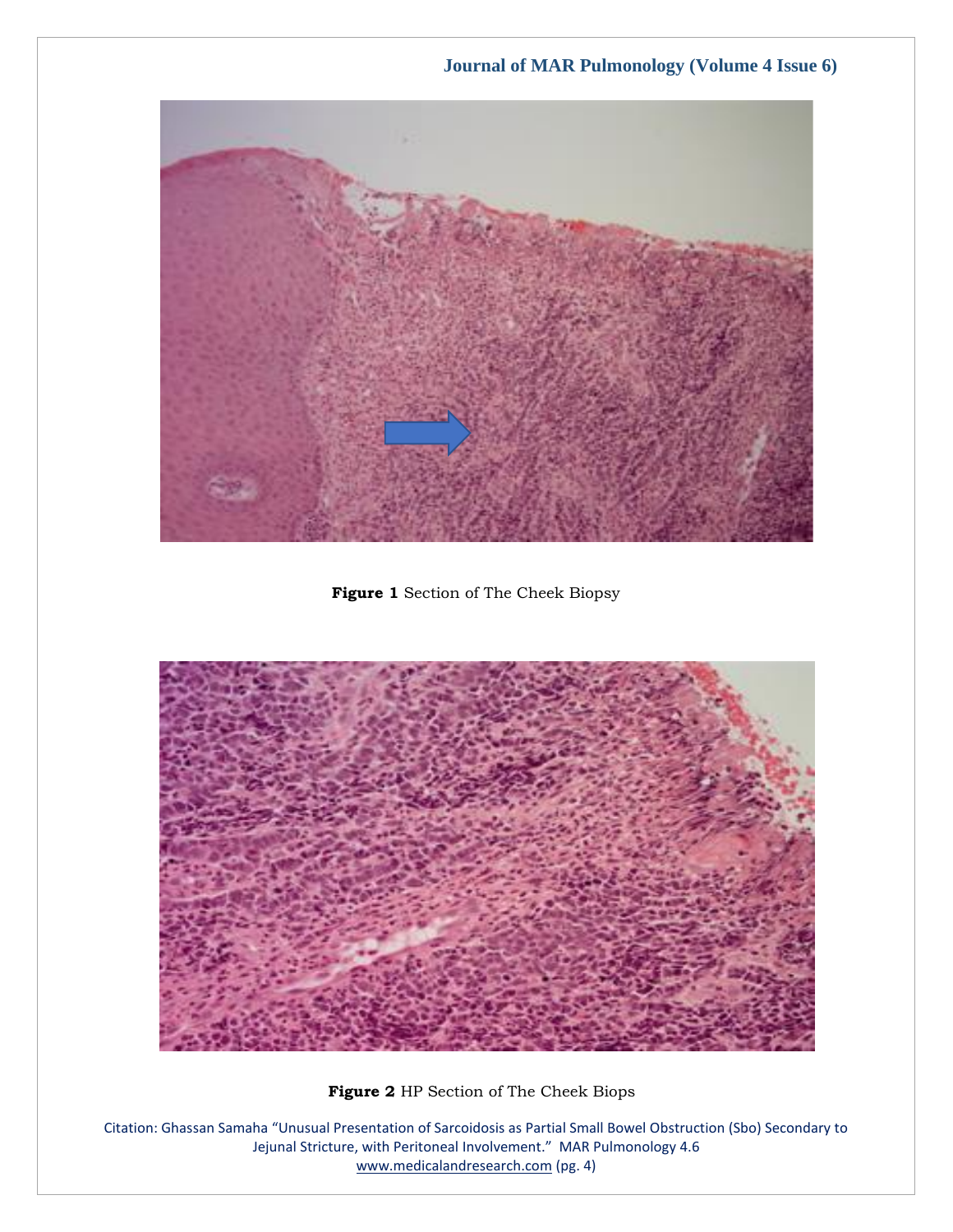#### **Journal of MAR Pulmonology (Volume 4 Issue 6)**

#### **Discussion**

Identifying primary in a case of metastatic spine disease can be tricky and requires a detailed history, systematic review and examination. Investigation for identifying a primary can be exhaustive. Our junior doctors' thorough examination and history taking picked up this lady's diagnosis. Ours is one of the first cases of metastatic spinal disease arising from an oral small cell carcinoma reported in Western literature to the best of our knowledge. Previous reports and series (5,6,7) do not feature any spinal or liver metastatic disease, and we believe this case is unique. Current literature quotes only two other small cell cancer of the cheek and tonsils in World literature (8, 9)

The patient was investigated for a primary lung or the breast tumour's re-occurrence. The lung, breast, head and neck MDTs all concluded that the metastases were likely derived from the small, oral cell cancer. Since the patient was not fit for active oncological therapy, a further biopsy of the metastatic disease was not merited to confirm the diagnosis. The lack of biopsy of the metastasis is the only limitation of our report. However, the concerted opinion of the MDTs and the absence of any evidence of the recurrence of breast tumour or primary lung cancer makes the metastasis likely originating from an oral small cell lesion.

## **Conclusion**

This case adds to the literature that Oral small cell carcinoma can present as distant spinal metastases. The report highlights the importance of oral examination in metastatic spine disease.

### **References**

[1. Paholpak, P., Sirichativapee, W., Wisanuyotin, T., Kosuwon, W., & Jeeravipoolvarn, P. \(2012\).](file:///C:/Users/Arief%20Mahimudh/Desktop/April/PY/1.%20Paholpak,%20P.,%20Sirichativapee,%20W.,%20Wisanuyotin,%20T.,%20Kosuwon,%20W.,%20&%20Jeeravipoolvarn,%20P.%20(2012).%20Prevalence%20of%20known%20and%20unknown%20primary%20tumour%20sites%20in%20spinal%20metastasis%20patients.%20The%20open%20orthopaedics%20journal,%206,%20440–444.%20https:/doi.org/10.2174/1874325001206010440)  [Prevalence of known and unknown primary tumour sites in spinal metastasis patients. The open](file:///C:/Users/Arief%20Mahimudh/Desktop/April/PY/1.%20Paholpak,%20P.,%20Sirichativapee,%20W.,%20Wisanuyotin,%20T.,%20Kosuwon,%20W.,%20&%20Jeeravipoolvarn,%20P.%20(2012).%20Prevalence%20of%20known%20and%20unknown%20primary%20tumour%20sites%20in%20spinal%20metastasis%20patients.%20The%20open%20orthopaedics%20journal,%206,%20440–444.%20https:/doi.org/10.2174/1874325001206010440)  orthopaedics journal, 6, 440–[444. https://doi.org/10.2174/1874325001206010440](file:///C:/Users/Arief%20Mahimudh/Desktop/April/PY/1.%20Paholpak,%20P.,%20Sirichativapee,%20W.,%20Wisanuyotin,%20T.,%20Kosuwon,%20W.,%20&%20Jeeravipoolvarn,%20P.%20(2012).%20Prevalence%20of%20known%20and%20unknown%20primary%20tumour%20sites%20in%20spinal%20metastasis%20patients.%20The%20open%20orthopaedics%20journal,%206,%20440–444.%20https:/doi.org/10.2174/1874325001206010440)

[2. https://www.nice.org.uk/guidance/cg104/resources/metastatic-malignant-disease-of-unknown](file:///C:/Users/Arief%20Mahimudh/Desktop/April/PY/2.%20https:/www.nice.org.uk/guidance/cg104/resources/metastatic-malignant-disease-of-unknown-primary-origin-in-adults-diagnosis-and-management-pdf-35109328970437)[primary-origin-in-adults-diagnosis-and-management-pdf-35109328970437](file:///C:/Users/Arief%20Mahimudh/Desktop/April/PY/2.%20https:/www.nice.org.uk/guidance/cg104/resources/metastatic-malignant-disease-of-unknown-primary-origin-in-adults-diagnosis-and-management-pdf-35109328970437)

[3. Thompson L. World Health Organisation Classification of Tumours: Pathology and Genetics of Head](https://www.google.com/search?q=World+Health+Organisation+Classification+of+Tumours%3A+Pathology+and+Genetics+of+Head+and+Neck+Tumours.+Ear%2C+Nose+and+Throat+&sxsrf=ALiCzsYv4LKh-m7ItSR1kLcVQmTBaFYKyQ%3A1651213326029&ei=DoRrYruzAdyP4-EPsKKu0Ao&ved=0ahUKEwi78vv90Lj3AhXcxzgGHTCRC6oQ4dUDCA4&oq=World+Health+Organisation+Classification+of+Tumours%3A+Pathology+and+Genetics+of+Head+and+Neck+Tumours.+Ear%2C+Nose+and+Throat+&gs_lcp=Cgdnd3Mtd2l6EAwyBwgjEOoCECcyBwgjEOoCECcyBwgjEOoCECcyBwgjEOoCECcyBwgjEOoCECcyBwgjEOoCECcyBwgjEOoCECcyBwgjEOoCECcyBwgjEOoCECcyBwgjEOoCECdKBAhBGABKBAhGGABQ6gJY6gJg0AdoAXABeACAAQCIAQCSAQCYAQCgAQGgAQKwAQrAAQE&sclient=gws-wiz)  [and Neck Tumours. Ear, Nose and Throat J. 2006;85:74](https://www.google.com/search?q=World+Health+Organisation+Classification+of+Tumours%3A+Pathology+and+Genetics+of+Head+and+Neck+Tumours.+Ear%2C+Nose+and+Throat+&sxsrf=ALiCzsYv4LKh-m7ItSR1kLcVQmTBaFYKyQ%3A1651213326029&ei=DoRrYruzAdyP4-EPsKKu0Ao&ved=0ahUKEwi78vv90Lj3AhXcxzgGHTCRC6oQ4dUDCA4&oq=World+Health+Organisation+Classification+of+Tumours%3A+Pathology+and+Genetics+of+Head+and+Neck+Tumours.+Ear%2C+Nose+and+Throat+&gs_lcp=Cgdnd3Mtd2l6EAwyBwgjEOoCECcyBwgjEOoCECcyBwgjEOoCECcyBwgjEOoCECcyBwgjEOoCECcyBwgjEOoCECcyBwgjEOoCECcyBwgjEOoCECcyBwgjEOoCECcyBwgjEOoCECdKBAhBGABKBAhGGABQ6gJY6gJg0AdoAXABeACAAQCIAQCSAQCYAQCgAQGgAQKwAQrAAQE&sclient=gws-wiz)

[4. Jaiswal VR and Hoang MP. Primary Combined Squamous and Small Cell Carcinoma of the Larynx](https://www.google.com/search?q=Primary+Combined+Squamous+and+Small+Cell+Carcinoma+of+the+Larynx+%E2%80%93+Case+Report+and+Review+of+Literature&sxsrf=ALiCzsYQ7jstdo5wfVe1XzQu65E2x4K0VQ%3A1651214403999&ei=Q4hrYuzRPPCf4-EPt_mniA8&ved=0ahUKEwis__3_1Lj3AhXwzzgGHbf8CfEQ4dUDCA4&oq=Primary+Combined+Squamous+and+Small+Cell+Carcinoma+of+the+Larynx+%E2%80%93+Case+Report+and+Review+of+Literature&gs_lcp=Cgdnd3Mtd2l6EAwyBwgjEOoCECcyBwgjEOoCECcyBwgjEOoCECcyBwgjEOoCECcyBwgjEOoCECcyBwgjEOoCECcyBwgjEOoCECcyBwgjEOoCECcyBwgjEOoCECcyBwgjEOoCECdKBAhBGABKBAhGGABQ5QJY5QJgswpoAXABeACAAQCIAQCSAQCYAQCgAQGgAQKwAQrAAQE&sclient=gws-wiz) – [Case Report and Review of Literature. Arch.Pathol. Lab.Med 2004 Nov;128\(11\):1279-82](https://www.google.com/search?q=Primary+Combined+Squamous+and+Small+Cell+Carcinoma+of+the+Larynx+%E2%80%93+Case+Report+and+Review+of+Literature&sxsrf=ALiCzsYQ7jstdo5wfVe1XzQu65E2x4K0VQ%3A1651214403999&ei=Q4hrYuzRPPCf4-EPt_mniA8&ved=0ahUKEwis__3_1Lj3AhXwzzgGHbf8CfEQ4dUDCA4&oq=Primary+Combined+Squamous+and+Small+Cell+Carcinoma+of+the+Larynx+%E2%80%93+Case+Report+and+Review+of+Literature&gs_lcp=Cgdnd3Mtd2l6EAwyBwgjEOoCECcyBwgjEOoCECcyBwgjEOoCECcyBwgjEOoCECcyBwgjEOoCECcyBwgjEOoCECcyBwgjEOoCECcyBwgjEOoCECcyBwgjEOoCECcyBwgjEOoCECdKBAhBGABKBAhGGABQ5QJY5QJgswpoAXABeACAAQCIAQCSAQCYAQCgAQGgAQKwAQrAAQE&sclient=gws-wiz)

Citation: Ghassan Samaha "Unusual Presentation of Sarcoidosis as Partial Small Bowel Obstruction (Sbo) Secondary to Jejunal Stricture, with Peritoneal Involvement." MAR Pulmonology 4.6 [www.medicalandresearch.com](http://www.medicalandresearch.com/) (pg. 5)